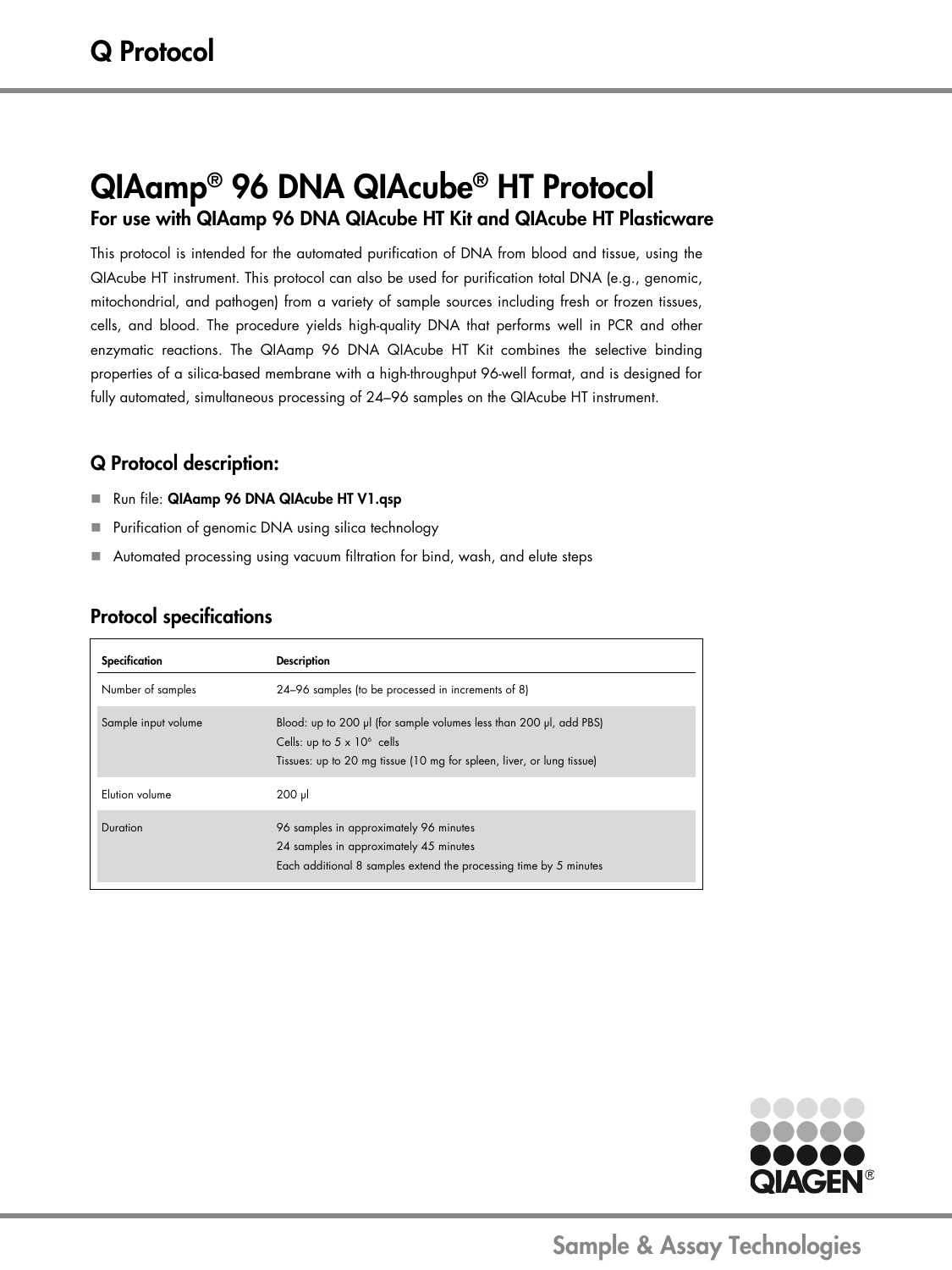## Worktable setup

For detailed protocol and worktable setup information, see the pre-run report and the *QIAamp 96 DNA QIAcube HT Handbook*.

#### Reagents

Note: Each Reagent Trough must be loaded on the worktable in a Reagent Trough Adapter.

| Reagent                           | Plasticware           | <b>Worktable position</b> |
|-----------------------------------|-----------------------|---------------------------|
| Wash Buffer AW1                   | Reagent Trough 170 ml | R1                        |
| Wash Buffer AW2                   | Reagent Trough 170 ml | R <sub>1</sub>            |
| Final wash reagent (96% Ethanol)  | Reagent Trough 70 ml  | R1                        |
| Elution Buffer AE                 | Reagent Trough 70 ml  | R <sub>1</sub>            |
| Binding reagent (Buffer VXL mix)* | Reagent Trough 70 ml  | C1                        |
| <b>Binding Buffer ACB</b>         | Reagent Trough 70 ml  | C1                        |
| TopElute Fluid                    | Reagent Trough 70 ml  | C1                        |

\* For Blood and Cells, Buffer VXL is mixed with Proteinase K.

#### Consumables

| Consumables                  | Worktable position                                 |
|------------------------------|----------------------------------------------------|
| Filter-Tips, OnCor C, 200 µl | B2 and $C2$ (2 x tip racks)                        |
| QIAamp 96 well plate         | A1 (waste (left) compartment of vacuum chamber)    |
| Elution Microtubes RS        | A1 (elution (right) compartment of vacuum chamber) |

#### Samples

| Samples          | <b>Worktable position</b> |
|------------------|---------------------------|
| S-Block, 96-Well | B1                        |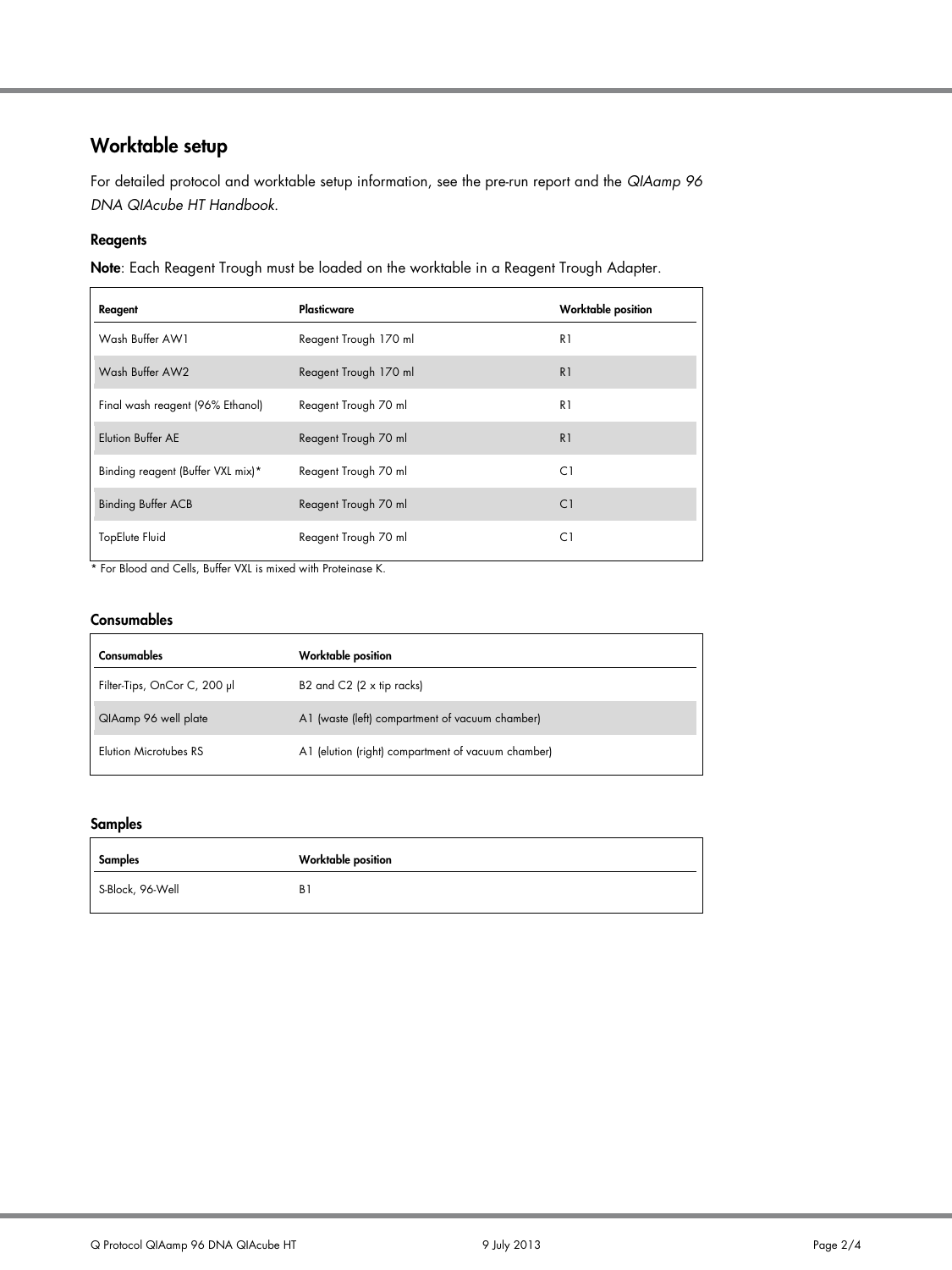## Ordering Information

| Product                                    | <b>Contents</b>                                                                                                                                      | Cat. no. |
|--------------------------------------------|------------------------------------------------------------------------------------------------------------------------------------------------------|----------|
| QIAamp 96 QIAcube HT Kit (5)               | For 480 preps: QIAamp plates, QIAGEN Proteinase K,<br><b>Buffers</b>                                                                                 | 51331    |
| <b>QIAcube HT Plasticware</b>              | For 480 preps: 5 S-Blocks, 5 EMTR RS, $2 \times 50$ Caps for<br>EMTR, 9 x 96 Filter-Tips OnCor C, TapePad                                            | 950067   |
| <b>Elution Microtubes RS</b>               | 24 x 96 Elution Microtubes, racks of 96; includes cap<br>strips                                                                                      | 120008   |
| S-Blocks                                   | 24 x 96-well blocks with 2.2 ml wells                                                                                                                | 19585    |
| <b>TissueLyser</b>                         |                                                                                                                                                      |          |
| TissueLyser II                             | Bead mill, 100-120/220-240 V, 50/60 Hz; requires the<br>Tissuelyser Adapter Set, 2 x 24 or Tissuelyser Adapter Set<br>2 x 96 (available separately)* | 85300    |
| Tissuelyser Adapter Set 2 x 24             | 2 sets of adapter plates and 2 racks for use with 2 ml<br>microcentrifuge tubes on the TissueLyser II                                                | 69982    |
| Tissuelyser Adapter Set 2 x 96             | 2 sets of adapter plates for use with Collection Microtubes<br>(racked) on the TissueLyser II                                                        | 69984    |
| TissueLyser LT                             | Compact bead mill, 100-240 V AC, 50-60 Hz; requires the<br>Tissuelyser LT Adapter, 12-Tube (available separately) <sup>†</sup>                       | 85600    |
| Tissuelyser LT Adapter, 12-Tube            | Adapter for disruption of up to 12 samples in 2 ml<br>microcentrifuge tubes on the TissueLyser LT                                                    | 69980    |
| Stainless Steel Beads, 5 mm (200)          | 200 stainless steel beads (5 mm diameter), suitable for use<br>with TissueLyser systems                                                              | 69989    |
| Collection Microtubes (racked, 10 x<br>96) | Nonsterile polypropylene tubes (1.2 ml), 960 in racks of 96                                                                                          | 19560    |
| Collection Microtube Caps (120 x 8)        | Nonsterile polypropylene caps for collection microtubes<br>(1.2 ml) and round-well blocks, 960 in strips of 8                                        | 19566    |

<span id="page-2-0"></span>\* The TissueLyser II must be used in combination with the TissueLyser Adapter Set 2 x 24 or TissueLyser Adapter Set 2 x 96.

<span id="page-2-1"></span>† The TissueLyser LT must be used in combination with the TissueLyser LT Adapter, 12-Tube.